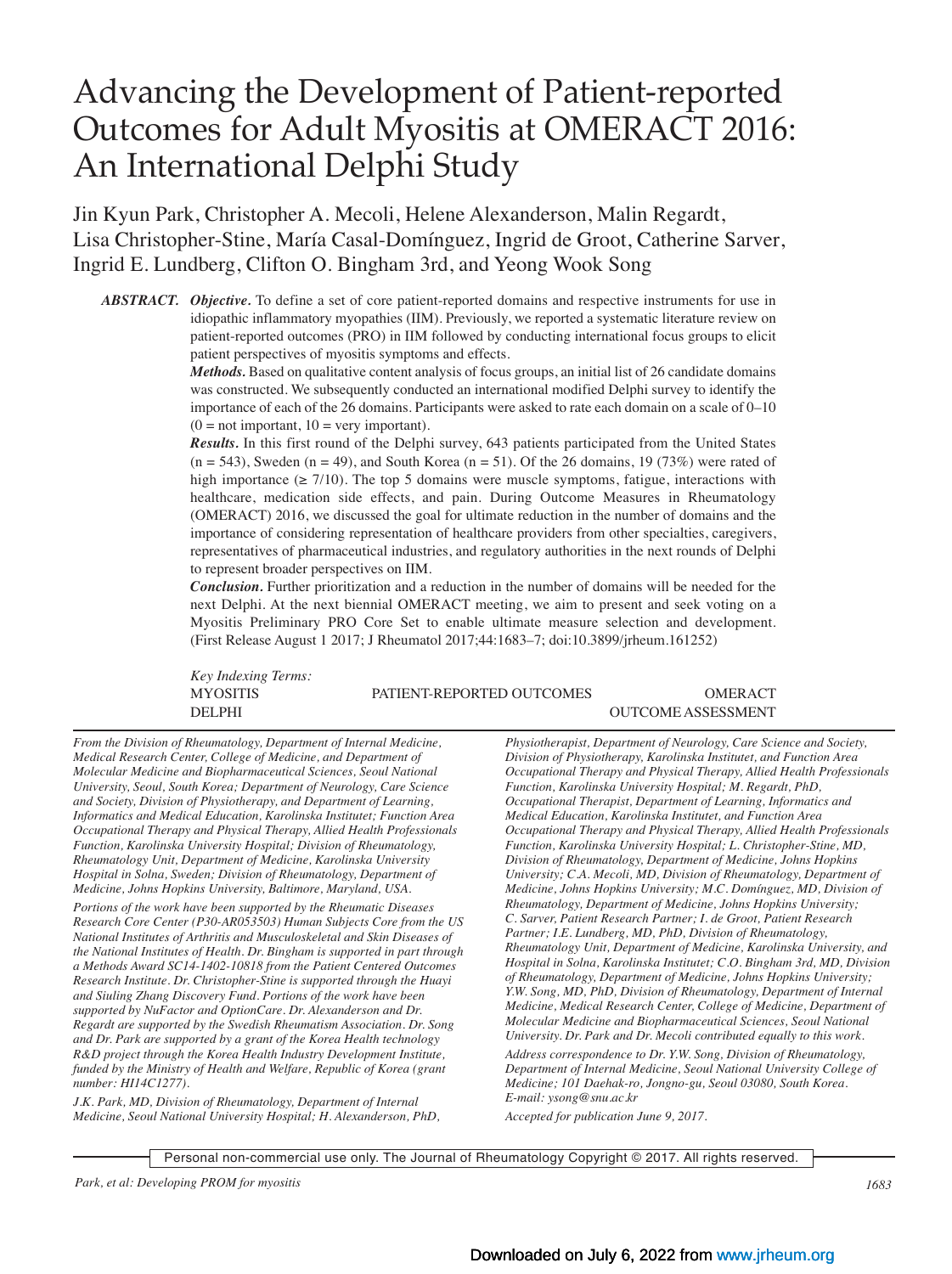Idiopathic inflammatory myopathies (IIM) affect muscle and extramuscular organs, resulting in significant limitation in activities of daily living and health-related quality of life<sup>1,2,3,4</sup>. However, outcome measures used in clinical studies for IIM are often based on the measurement of pathophysiologic manifestations of the disease such as muscle weakness, elevated muscle enzymes, and skin changes, whereas the patients' perceptions of life effect of the disease has not been systematically addressed in clinical studies or routine clinical practice3.

 The Outcome Measures in Rheumatology (OMERACT) Myositis Special Interest Group (SIG) was established to define a set of core domains and ultimately identify instruments that reflect the symptoms and life effects that are experienced by people living with myositis. A core set is defined as the minimum number of domains needed to describe outcomes in clinical trials or clinical practice. A domain according to OMERACT is a further specification of an aspect of health, for example pain or physical function<sup>5,6</sup>. The Myositis SIG consists of patient research partners (PRP) with myositis, healthcare providers, and quantitative and qualitative methodologists who are interested in IIM.

 At the OMERACT meeting in 2012, the newly formed Myositis SIG presented a systematic literature review on patient-reported outcome measures (PROM) used in the IIM7. None of the extant measures had been developed following the currently recommended qualitative methodology outlined by OMERACT and other groups for domain identification and prioritization<sup>8,9,10,11</sup>.

 To study patients' experiences of disease, we previously reported the results of several focus group sessions conducted in 3 countries, and analyzed transcripts to identify domains that were described by patients as relevant to their experience of myositis<sup>12</sup>. These results were presented at the OMERACT meeting in 2014. At OMERACT 2016, the Myositis SIG presented the results from the first round of an international Delphi exercise to prioritize domains.

# **MATERIALS AND METHODS**

*Identifying domains important to patients to assess.* Based on the qualitative content analysis of transcripts from the 11 focus groups involving 66 participants from 3 countries, an initial list of 26 candidate domains was constructed<sup>12,13</sup>. During discussions between SIG investigators and PRP, content and wording of the items for the first round online modified Delphi were revised until they best reflected the original intended domains and subdomains and would be comprehensible by patients. The survey was further translated into Korean and Swedish, and discussed with PRP within these countries to provide additional assurance of content comprehension and meaning.

*Delphi survey.* Patients with adult PM and DM in the United States, Sweden, and South Korea were invited to participate in the first Delphi using an Internet-based survey platform (www.qualtrics.com). Participants were asked to rate each domain on a scale of  $0-10$  ( $0 =$  not important,  $10 =$  very important). Participants were then asked to add any additional domain(s) of importance in a free text box. Additional domains added by patients were discussed among SIG members for inclusion in future Delphi surveys. This

study was approved by the International Review Board of Johns Hopkins University Hospital (IRB NA\_ 00098790).

*Statistical analyses.* Mean scores were calculated for individual items. *A priori*, we had defined domain importance according to categories for analysis (< 4 low importance,  $\ge$  4 and < 7 moderate importance, and  $\ge$  7 high importance). ANOVA was used to compare the response of the domains between the 3 countries.

# **RESULTS**

*The OMERACT 2016 SIG session.* The purpose of the session was to review previous research, present current Delphi results, and develop a research agenda. Two PRP, 1 OMERACT Fellow, and 5 healthcare providers (3 physicians, a physical therapist, and an occupational therapist) representing 5 countries and 3 continents led the Myositis SIG session. To set our focus on the patients' perspective in myositis, 2 PRP (CS and IdG) shared their experiences of living with DM and PM.

*First-round online Delphi survey for patients with adult PM and DM.* There were 826 patients from the United States  $(n = 551)$ , Sweden  $(n = 220)$ , and South Korea  $(n = 55)$  who were invited to participate, and 643 (77.8%) patients from the United States ( $n = 543$ ), Sweden ( $n = 49$ ), and South Korea ( $n = 51$ ) completed the Delphi exercise. The mean (SD) age was 54.5 (13.3) years with disease duration of 8.1 (7.8) years, and 81% were women. Of 643 patients, 353 (54.9%) had DM (Table 1).

 Of the 26 domains, 19 (73.1%) were rated very important (i.e., score ≥ 7/10; Table 2). The top 5 rated domains were muscle symptoms, fatigue, interaction with healthcare and authorities, medication side effects, and pain. None of the domains were rated by patients as having low importance (i.e., score < 4). Except for "effect on household activity" and "interaction with healthcare and authorities," the rating of each domain did not differ among patients from 3 countries. Interestingly, patients with PM rated "skin involvement" of higher importance than patients with DM (7.9  $\pm$  2.4 vs 5.5  $\pm$ 3.4; p < 0.001; Appendix 1). Suggestions in the free text box were provided by patients; however, after review by SIG members it was concluded that no additional domain information would be added by their inclusion.

*Domain selection for the next Delphi survey.* Based on discussions at OMERACT 2016 and subsequent phone and video teleconferences among SIG members, it was recognized that some domains represented overlapping constructs and could be potentially merged to reduce the total number of domains brought forward into the next round. For example, the domains "exercise" and "physical activity" could be grouped into 1 domain called "physical activity." In addition, after discussion reviewing the work of the OMERACT Contextual Factors SIG and the International Classification of Functioning, Disability and Health nomenclature, the domain "social support" was recognized to be more appropriately considered as an environmental or contextual factor, and would thus be excluded from the next

Personal non-commercial use only. The Journal of Rheumatology Copyright © 2017. All rights reserved.

*1684 The Journal of Rheumatology 2017; 44:Part 2; doi:10.3899/jrheum.161252*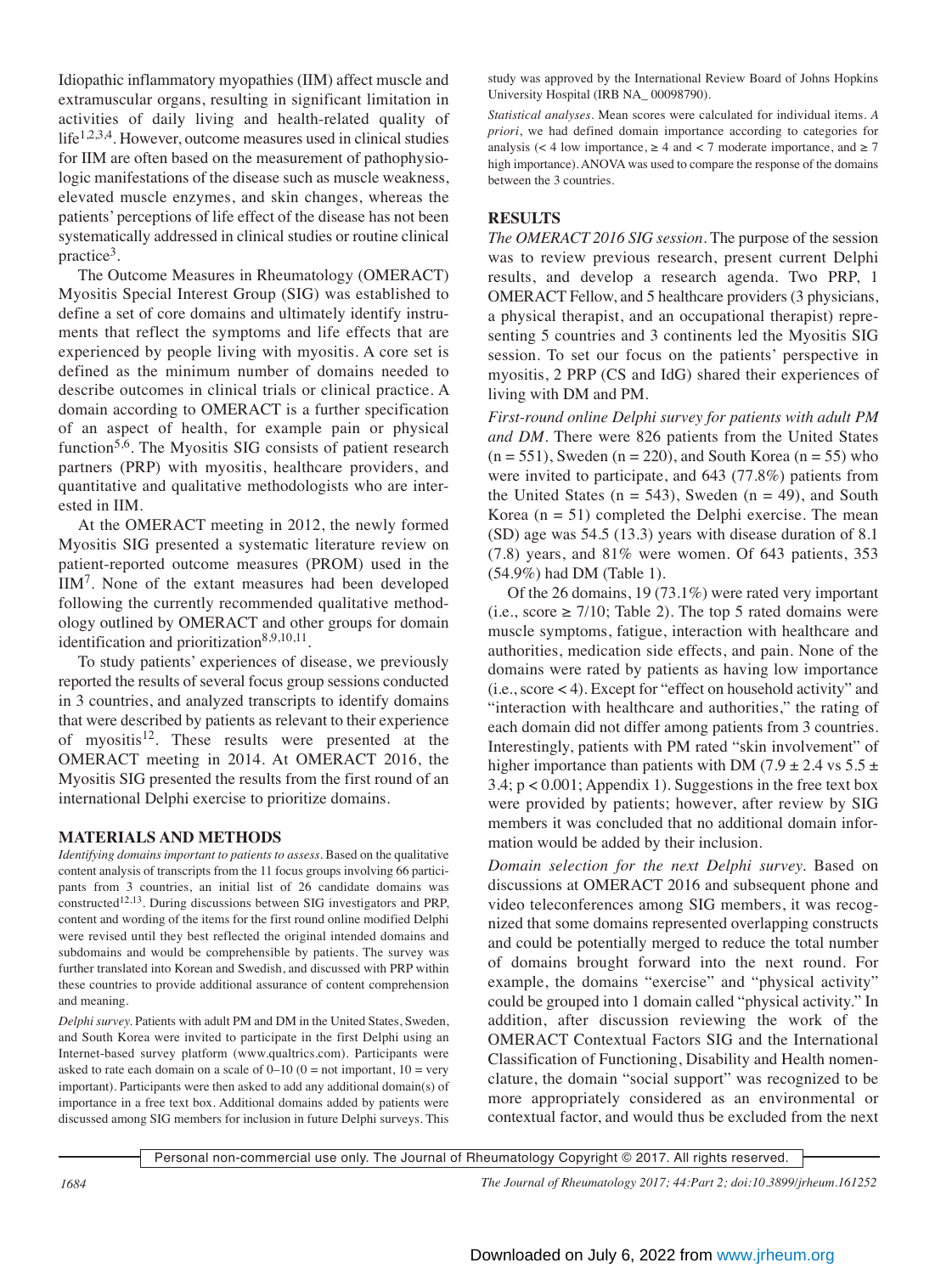*Table 1.* Baseline characteristics of 643 patients with myositis who completed Delphi survey. P values were generated by ANOVA.

| Characteristic          | $USA.n = 543$   | Sweden, $n = 49$ | South Korea, $n = 51$ Total, $n = 643$ |                 | p       |
|-------------------------|-----------------|------------------|----------------------------------------|-----------------|---------|
| Age, yrs, mean $\pm$ SD | $54.2 \pm 13.0$ | $62.6 \pm 11.8$  | $49.7 \pm 14.1$                        | $54.5 \pm 13.3$ | 0.001   |
| Female, $n$ $(\%)$      | 446(82.1)       | 36(73.5)         | 40(78.4)                               | 522 (81.2)      | 0.289   |
| DM, $n$ $(\%)$          | 283(52.1)       | 26(53.1)         | 44 (86.3)                              | 353 (54.9)      | < 0.001 |
| Disease duration,       |                 |                  |                                        |                 |         |
| $vrs$ , mean $\pm$ SD   | $7.9 \pm 7.3$   | $10.1 \pm 10.1$  | $7.8 \pm 7.3$                          | $8.1 \pm 7.8$   | 0.170   |

DM: dermatomyositis.

*Table 2.* Importance rating of 26 candidate domains included in the first round of Delphi survey. Values are mean  $\pm$  SD.

| Domain: "On a scale of 0–10, how important"                                 | $USA, n = 543$ | Sweden, $n = 49$ | S. Korea, $n = 51$ | Total, $n = 643$ |
|-----------------------------------------------------------------------------|----------------|------------------|--------------------|------------------|
| 1. Is muscle symptom to you (weakness, low endurance)?                      | $9.2 \pm 1.6$  | $9.0 \pm 1.2$    | $8.7 \pm 1.8$      | $9.1 \pm 1.6$    |
| 2. Are joint symptoms to you (for example: stiffness, swelling, pain in     |                |                  |                    |                  |
| joints or muscle tendons)?                                                  | $7.4 \pm 2.8$  | $7.3 \pm 2.8$    | $8.0 \pm 2.5$      | $7.4 \pm 2.8$    |
| 3. Are skin symptoms such as rash, losing hair, and nail to you?            | $6.6 \pm 3.2$  | $6.0 \pm 3.5$    | $7.1 \pm 3.2$      | $6.6 \pm 3.2$    |
| 4. Is pain to you (for example: muscle pain)?                               | $7.8 \pm 2.7$  | $7.5 \pm 2.9$    | $8.1 \pm 2.2$      | $7.8 \pm 2.7$    |
| 5. Is lung involvement to you (cough, shortness of breath)?                 | $7.3 \pm 3.2$  | $7.4 \pm 3.6$    | $8.1 \pm 2.7$      | $7.3 \pm 3.2$    |
| 6. Are cardiovascular symptoms to you?                                      | $6.8 \pm 3.3$  | $7.4 \pm 3.6$    | $7.3 \pm 3.0$      | $6.9 \pm 3.3$    |
| 7. Is dysphagia to you (difficulty swallowing)?                             | $6.9 \pm 3.2$  | $7.2 \pm 3.3$    | $6.8 \pm 3.4$      | $6.9 \pm 3.2$    |
| 8. Are gastrointestinal tract symptoms to you (constipation, upset          |                |                  |                    |                  |
| stomach, diarrhea)?                                                         | $6.5 \pm 3.0$  | $6.8 \pm 3.1$    | $6.6 \pm 3.0$      | $6.6 \pm 3.0$    |
| 9. Are dryness of eyes and/or mouth to you?                                 | $6.0 \pm 3.0$  | $6.4 \pm 3.2$    | $6.7 \pm 3.1$      | $6.1 \pm 3.0$    |
| 10. Is incontinence to you?                                                 | $5.6 \pm 3.4$  | $5.6 \pm 4.1$    | $5.9 \pm 3.1$      | $5.7 \pm 3.5$    |
| 11. Are increased risk of infections to you?                                | $7.5 \pm 2.7$  | $7.5 \pm 3.1$    | $7.6 \pm 2.7$      | $7.5 \pm 2.7$    |
| 12. Are medication side effects to you?                                     | $8.0 \pm 2.3$  | $8.2 \pm 2.8$    | $8.6 \pm 1.7$      | $8.0 \pm 2.3$    |
| 13. Is difficulty sleeping to you?                                          | $7.3 \pm 2.7$  | $7.4 \pm 2.5$    | $7.3 \pm 2.9$      | $7.3 \pm 2.7$    |
| 14. Is fatigue to you?                                                      | $8.6 \pm 1.9$  | $8.3 \pm 2.4$    | $8.1 \pm 1.9$      | $8.5 \pm 1.9$    |
| 15. Is cognitive effect to you (such as memory, concentration)?             | $7.6 \pm 2.7$  | $7.4 \pm 3.0$    | $7.3 \pm 3.2$      | $7.6 \pm 2.8$    |
| 16. Is the effect on activities of personal care in everyday life to you?   | $7.6 \pm 2.7$  | $7.1 \pm 3.3$    | $7.3 \pm 2.4$      | $7.5 \pm 2.7$    |
| 17. Is the effect on household activities in everyday life to you?*         | $7.8 \pm 2.3$  | $6.8 \pm 3.0$    | $7.6 \pm 2.1$      | $7.7 \pm 2.3$    |
| 18. Is the effect on leisure activities in everyday life to you?            | $7.8 \pm 2.2$  | $7.7 \pm 2.5$    | $7.6 \pm 2.0$      | $7.8 \pm 2.2$    |
| 19. Is effect on work ability to you?                                       | $7.7 \pm 2.8$  | $7.4 \pm 3.2$    | $8.4 \pm 1.7$      | $7.7 \pm 2.8$    |
| 20. Is effect on social gatherings/activities to you?                       | $7.2 \pm 2.5$  | $7.2 \pm 2.9$    | $7.7 \pm 1.9$      | $7.2 \pm 2.5$    |
| 21. Is effect on relation and/or intimacy to you?                           | $7.1 \pm 2.8$  | $7.4 \pm 2.7$    | $7.2 \pm 2.6$      | $7.1 \pm 2.8$    |
| 22. Is emotional distress to you (for example: anxiety, depression, stress, |                |                  |                    |                  |
| and grief)?                                                                 | $7.4 \pm 2.6$  | $7.4 \pm 2.9$    | $7.8 \pm 2.2$      | $7.4 \pm 2.6$    |
| 23. Is it to assess how much you exercise?                                  | $7.5 \pm 2.2$  | $7.2 \pm 2.8$    | $8.0 \pm 1.8$      | $7.5 \pm 2.3$    |
| 24. Is it to assess how physically active you are?                          | $7.7 \pm 2.1$  | $7.5 \pm 2.6$    | $7.9 \pm 1.9$      | $7.7 \pm 2.1$    |
| 25. Is it to assess your social support?                                    | $7.0 \pm 2.4$  | $6.8 \pm 2.5$    | $6.9 \pm 2.2$      | $7.0 \pm 2.4$    |
| 26. Is it to assess how interaction with healthcare and authorities works?* | $8.1 \pm 2.1$  | $8.7 \pm 2.2$    | $9.0 \pm 1.5$      | $8.3 \pm 2.1$    |

\*Importance ratings differed significantly among 3 groups (p < 0.05 by ANOVA).

Delphi round. Based on these decisions, a potential reduction to 24 domains could be used for the next round of the Delphi survey (Table 3).

 *A priori*, it was originally intended that those domains classified as high importance would be included in a second Delphi round. However, in response to over 70% of the domains being classified as highly important, it was decided to reframe how we asked patients to evaluate these domains for the next Delphi. Attendees at the SIG meeting discussed other methods that may be useful. These included suggestions to rank order domains from 1 through 20. Ultimately, it was agreed upon to have each patient select the top 10 domains from among the list, then subsequently prioritize their top 5 in rank order. After the second round of Delphi survey, the top-ranked domains will be checked for their redundancy using a factor analysis. The ultimate goal is to identify a parsimonious group of domains to be measured as outcomes that adequately reflect the construct of interest; in this case, the life effect of myositis from the patient perspective.

## **DISCUSSION**

At OMERACT 2016, the Myositis SIG presented the results of the first Delphi for domain prioritization, with the goal of

Personal non-commercial use only. The Journal of Rheumatology Copyright © 2017. All rights reserved.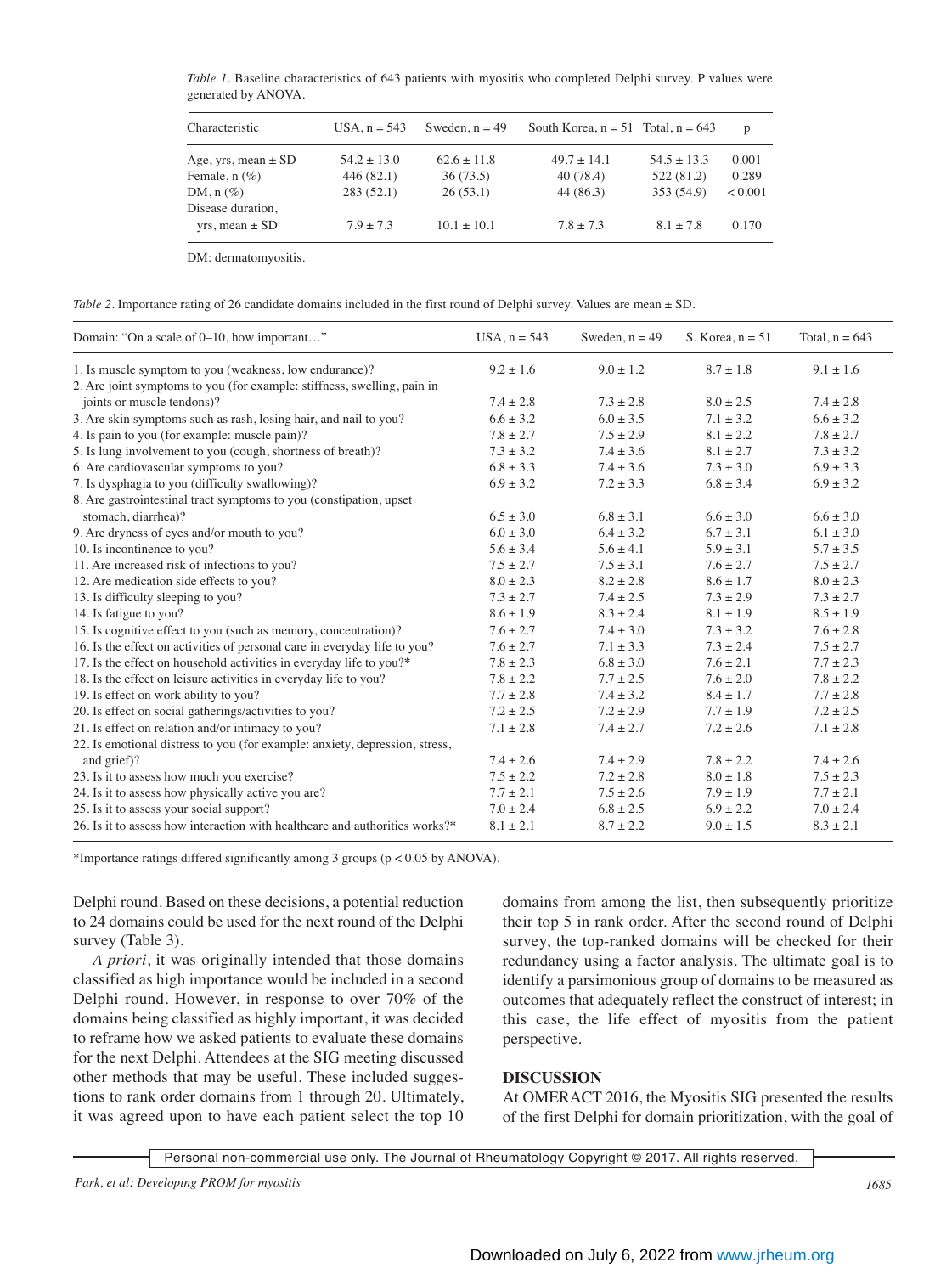#### Candidate Domains

- 1. Muscle symptom (excluding pain)
- 2. Joint symptoms (excluding pain)
- 3. Skin symptoms (excluding pain)
- 4. Pain
- 5. Lung symptoms
- 6. Cardiovascular symptoms
- 7. Dysphagia (difficulty swallowing)
- 8. Gastrointestinal tract symptoms
- 9. Dryness of eyes and/or mouth
- 10. Incontinence
- 11. Increased risk of infection
- 12. Medication side effects
- 13. Difficulty sleeping
- 14. Fatigue
- 15. Cognitive effect
- 16. Personal care
- 17. Household activities
- 18. Leisure activities
- 19. Work ability
- 20. Social gathering
- 21. Relation and/or intimacy
- 22. Emotional distress
- 23. Levels of physical activity
- 24. Interaction with healthcare personnel and authorities\*

\*Authorities may encompass insurance companies, employers, regulatory agencies, etc.

defining a core set of PROM domains and instruments for inclusion in clinical trials of myositis.

 Our study is notable for the participation of 643 patients from 3 continents in a Delphi exercise, with its content informed by antecedent international focus groups. In the first round of Delphi, participants rated 19 (73.1%) of 26 domains as highly important, indicating the broad range of symptoms commonly experienced by people with myositis. Despite the difference in cultural background among participants, ratings of domains differed in only 2 of the 26 domains ("effect on household activity" and "interaction with healthcare and authorities"), suggesting that patients with myositis from 3 different continents share similar experiences of the disease.

 During the SIG session, wider engagement was suggested, including healthcare providers from other specialties, caregivers, representatives of pharmaceutical industries, and regulatory authorities. Their inclusion may help identify potential domains for clinical trials, but may not be necessarily prioritized by patients. Based on these recommendations, the next round of the Delphi exercise will include healthcare providers, caregivers, representatives from pharmaceutical industry and regulatory authorities, and patients from other countries and continents (e.g., Australia, South America, the Netherlands). However, it will be important to provide descriptors of domains for different audiences with exemplars as has been reported by other  $groups<sup>14</sup>$ .

 Achieving this research agenda will position us to present and seek voting on a Myositis Preliminary Patient Core Domain Set. This will enable our work to move forward in moving from domain selection to instrument identification and/or development using OMERACT Filters 1.0 and 2.0.

# **ACKNOWLEDGMENT**

The authors thank all participating patients, with special thanks to Patient Research Partner Anita Björn (Sweden) for her invaluable contribution to group discussions in Sweden, and William Kelly for electronic survey development.

### **REFERENCES**

- 1. Dalakas MC, Hohlfeld R. Polymyositis and dermatomyositis. Lancet 2003;362:971-82.
- 2. Ponyi A, Borgulya G, Constantin T, Váncsa A, Gergely L, Dankó K. Functional outcome and quality of life in adult patients with idiopathic inflammatory myositis. Rheumatology 2005;44:83-8.
- 3. Regardt M, Welin Henriksson E, Alexanderson H, Lundberg IE. Patients with polymyositis or dermatomyositis have reduced grip force and health-related quality of life in comparison with reference values: an observational study. Rheumatology 2011;50:578-85.
- 4. Marie I, Hachulla E, Hatron PY, Hellot MF, Levesque H, Devulder B, et al. Polymyositis and dermatomyositis: short term and longterm outcome, and predictive factors of prognosis. J Rheumatol 2001;28:2230-7.
- 5. Escorpizo R, Boers M, Stucki G, Boonen A. Examining the similarities and differences of OMERACT core sets using the ICF: first step towards an improved domain specification and development of an item pool to measure functioning and health. J Rheumatol 2011;38:1739-44.
- 6. Boers M, Kirwan JR, Tugwell P, Beaton D, Bingham CO III, Conaghan PG, et al. The OMERACT handbook. [Internet. Accessed June 21, 2017.] Available from: www.omeract.org/pdf/OMERACT\_Handbook.pdf
- 7. Alexanderson H, Del Grande M, Bingham CO 3rd, Orbai AM, Sarver C, Clegg-Smith K, et al. Patient-reported outcomes and adult patients' disease experience in the idiopathic inflammatory myopathies. Report from the OMERACT 11 Myositis Special Interest Group. J Rheumatol 2014;41:581-92.
- 8. Patrick DL, Burke LB, Gwaltney CJ, Leidy NK, Martin ML, Molsen E, et al. Content validity—establishing and reporting the evidence in newly developed patient-reported outcomes (PRO) instruments for medical product evaluation: ISPOR PRO good research practices task force report: part 1—eliciting concepts for a new PRO instrument. Value Health 2011;14:967-77.
- 9. Patrick DL, Burke LB, Gwaltney CJ, Leidy NK, Martin ML, Molsen E, et al. Content validity—establishing and reporting the evidence in newly developed patient-reported outcomes (PRO) instruments for medical product evaluation: ISPOR PRO Good Research Practices Task Force report: part 2—assessing respondent understanding. Value Health 2011;14:978-88.
- 10. Kirwan JR, Bartlett SJ, Beaton DE, Boers M, Bosworth A, Brooks PM, et al. Updating the OMERACT filter: implications for patient-reported outcomes. J Rheumatol 2014;41:1011-5.
- 11. Kirwan JR, Fries JF, Hewlett SE, Osborne RH, Newman S, Ciciriello S, et al. Patient perspective workshop: moving towards OMERACT guidelines for choosing or developing instruments to measure patient-reported outcomes. J Rheumatol 2011;38:1711-5.
- 12. Regardt M, Basharat P, Christopher-Stine L, Sarver C, Björn A, Lundberg IE, et al. Patients' experience of myositis and further validation of a myositis-specific patient reported outcome measure - establishing core domains and expanding patient input on

Personal non-commercial use only. The Journal of Rheumatology Copyright © 2017. All rights reserved.

*1686 The Journal of Rheumatology 2017; 44:Part 2; doi:10.3899/jrheum.161252*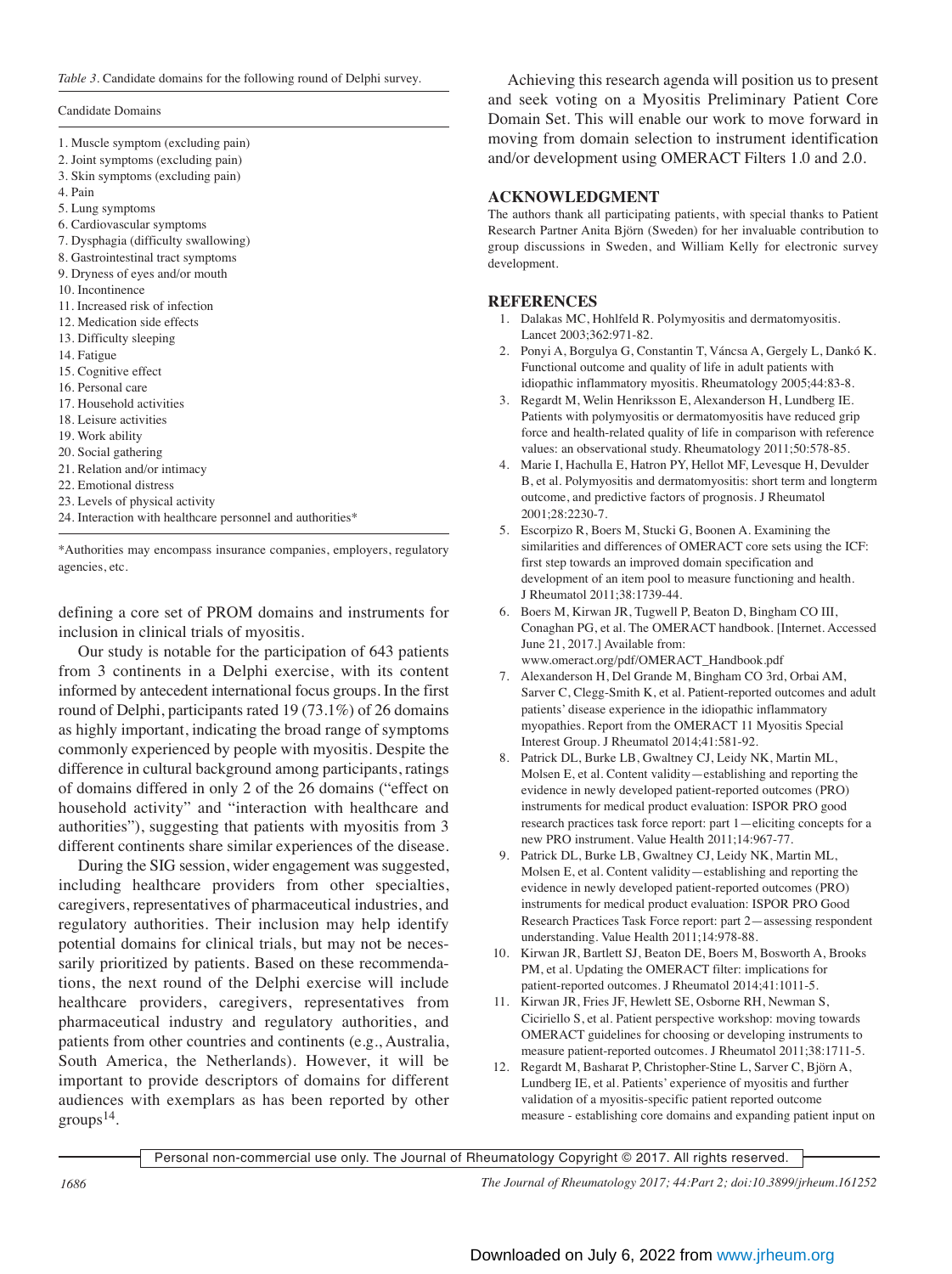clinical assessment in myositis. Report from OMERACT 12. J Rheumatol 2015;42:2492-5.

- 13. Graneheim UH, Lundman B. Qualitative content analysis in nursing research: concepts, procedures and measures to achieve trustworthiness. Nurse Educ Today 2004;24:105-12.
- 14. Bartlett SJ, Hewlett S, Bingham CO 3rd, Woodworth TG, Alten R, Pohl C, et al; OMERACT RA Flare Working Group. Identifying core domains to assess flare in rheumatoid arthritis: an OMERACT international patient and provider combined Delphi consensus. Ann Rheum Dis 2012;71:1855-60.

**APPENDIX 1.** Comparisons of importance rating of 26 domains between patients with DM and PM. P values were generated by Student t tests. Values are mean ± SD unless otherwise specified.

| Characteristics                                                                                    | $DM, n = 353$   | $PM, n = 290$   | p       |
|----------------------------------------------------------------------------------------------------|-----------------|-----------------|---------|
| Age, yrs                                                                                           | $55.3 \pm 14.0$ | $53.4 \pm 12.3$ | 0.063   |
| Female, $n$ $(\%)$                                                                                 | 288 (81.6)      | 234(80.7)       | 0.772   |
| Disease duration, yrs                                                                              | $8.9 \pm 7.9$   | $7.1 \pm 7.7$   | 0.004   |
| Domain: "On a scale of 0–10, how important"                                                        |                 |                 |         |
| 1. Is muscle symptom to you (weakness, low endurance)?                                             | $9.2 \pm 1.4$   | $9.0 \pm 1.7$   | 0.188   |
| 2. Are joint symptoms to you (for example: stiffness, swelling, pain in joints or muscle tendons)? | $7.4 \pm 2.8$   | $7.5 \pm 2.7$   | 0.752   |
| 3. Are skin symptoms such as rash, losing hair, and nail to you?                                   | $5.5 \pm 3.4$   | $7.9 \pm 2.4$   | < 0.001 |
| 4. Is pain to you (for example: muscle pain)?                                                      | $7.7 \pm 2.7$   | $8.0 \pm 2.6$   | 0.248   |
| 5. Is lung involvement to you (cough, shortness of breath)?                                        | $7.5 \pm 3.2$   | $7.2 \pm 3.2$   | 0.204   |
| 6. Are cardiovascular symptoms to you?                                                             | $6.9 \pm 3.2$   | $7.8 \pm 3.3$   | 0.470   |
| 7. Is dysphagia to you (difficulty swallowing)?                                                    | $6.9 \pm 3.2$   | $6.9 \pm 3.3$   | 0.978   |
| 8. Are gastrointestinal tract symptoms to you (constipation, upset stomach, diarrhea)?             | $6.7 \pm 2.9$   | $6.5 \pm 3.0$   | 0.439   |
| 9. Are dryness of eyes and/or mouth to you?                                                        | $6.0 \pm 3.0$   | $6.1 \pm 3.0$   | 0.661   |
| 10. Is incontinence to you?                                                                        | $5.7 \pm 3.4$   | $5.6 \pm 3.5$   | 0.546   |
| 11. Are increased risk of infections to you?                                                       | $7.6 \pm 2.8$   | $7.5 \pm 2.7$   | 0.510   |
| 12. Are medication side effects to you?                                                            | $8.1 \pm 2.3$   | $8.0 \pm 2.2$   | 0610    |
| 13. Is difficulty sleeping to you?                                                                 | $7.3 \pm 2.7$   | $7.3 \pm 2.6$   | 0.869   |
| 14. Is fatigue to you?                                                                             | $8.6 \pm 1.8$   | $8.5 \pm 2.0$   | 0.458   |
| 15. Is cognitive effect to you (such as memory, concentration)?                                    | $7.4 \pm 3.0$   | $7.8 \pm 2.5$   | 0.037   |
| 16. Is the effect on activities of personal care in everyday life to you?                          | $7.7 \pm 2.6$   | $7.2 \pm 2.8$   | 0.021   |
| 17. Is the effect on household activities in everyday life to you?                                 | $7.9 \pm 2.2$   | $7.4 \pm 2.5$   | 0.019   |
| 18. Is the effect on leisure activities in everyday life to you?                                   | $8.1 \pm 1.9$   | $7.5 \pm 2.4$   | 0.002   |
| 19. Is effect on work ability to you?                                                              | $7.8 \pm 2.8$   | $7.7 \pm 2.7$   | 0.690   |
| 20. Is effect on social gatherings/activities to you?                                              | $7.5 \pm 2.3$   | $7.7 \pm 2.7$   | < 0.001 |
| 21. Is effect on relation and/or intimacy to you?                                                  | $7.3 \pm 2.6$   | $7.0 \pm 3.0$   | 0.214   |
| 22. Is emotional distress to you (for example: anxiety, depression, stress and grief)?             | $7.5 \pm 2.6$   | $7.3 \pm 2.6$   | 0.257   |
| 23. Is it to assess how much you exercise?                                                         | $7.5 \pm 2.6$   | $7.3 \pm 2.6$   | 0.947   |
| 24. Is it to assess how physically active you are?                                                 | $7.8 \pm 2.0$   | $7.5 \pm 2.3$   | 0.583   |
| 25. Is it to assess your social support?                                                           | $7.1 \pm 2.3$   | $6.9 \pm 2.5$   | 0.217   |
| 26. Is it to assess how interaction with healthcare and authorities works?                         | $8.5 \pm 2.0$   | $8.0 \pm 2.2$   | 0.004   |

Significant data are in bold face. DM: dermatomyositis; PM: polymyositis.

Personal non-commercial use only. The Journal of Rheumatology Copyright © 2017. All rights reserved.